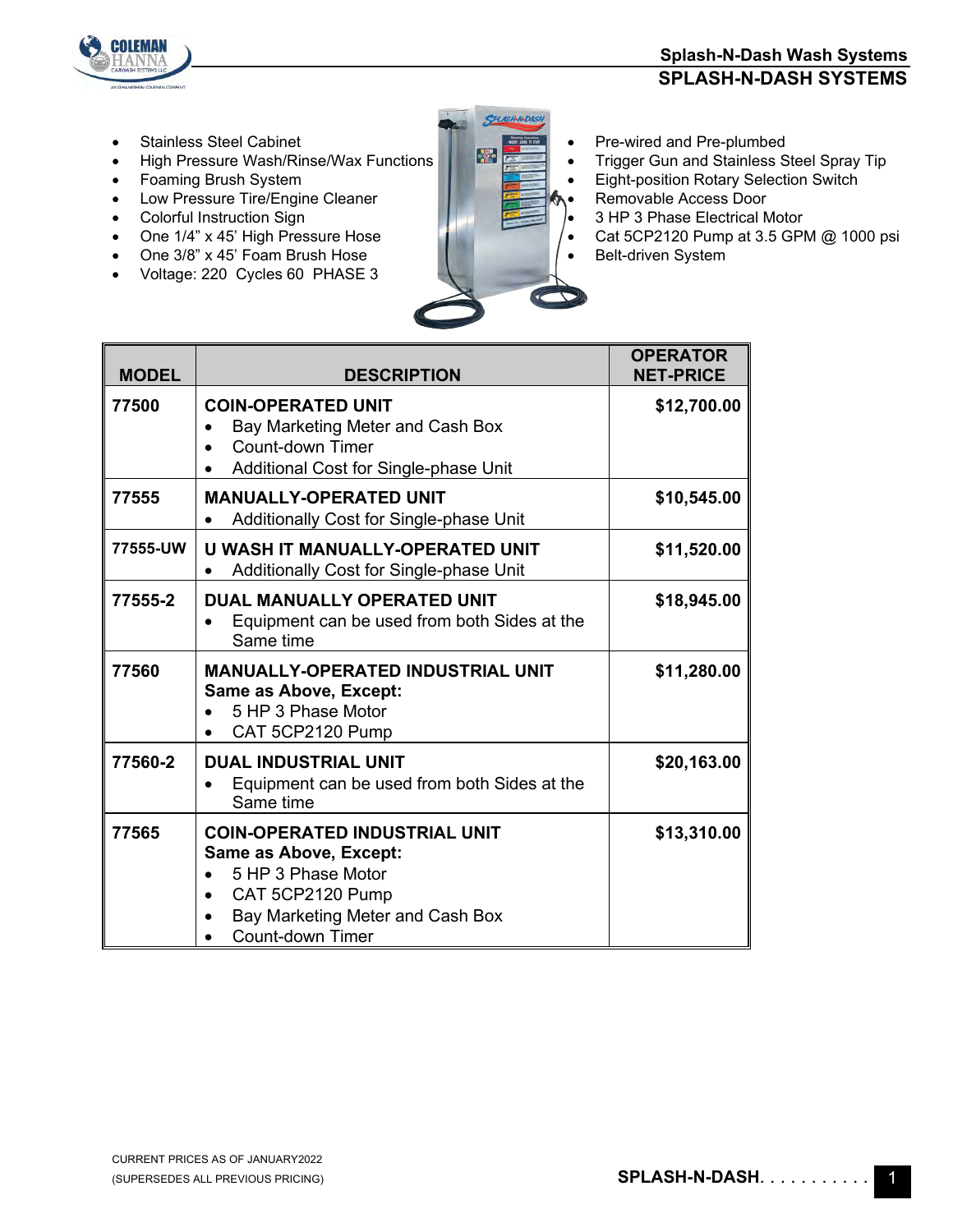

| <b>MODEL</b>        | <b>DESCRIPTION</b>                                                                                                                                                                                                                                                                                                                                                                                                                                                      | <b>OPERATOR</b><br><b>NET-PRICE</b> |
|---------------------|-------------------------------------------------------------------------------------------------------------------------------------------------------------------------------------------------------------------------------------------------------------------------------------------------------------------------------------------------------------------------------------------------------------------------------------------------------------------------|-------------------------------------|
| 69-01272            | <b>Pro Blend CHEMICAL PACKAGE</b><br>5 Gallons Heavy Duty Detergent (#30068)<br>5 Gallons Tire & Engine Cleaner (#30084)<br>5 Gallons Pressure Wax (#30082)                                                                                                                                                                                                                                                                                                             | \$235.00                            |
| 69-01273            | <b>Pro Blend CONCENTRATE CHEMICAL PACKAGE</b><br>5 Gallons Heavy Duty Detergent Concentrate (#30070)<br>5 Gallons Tire & Engine Cleaner (#30086)<br>5 Gallons Pressure Wax concentrate (#30080)                                                                                                                                                                                                                                                                         | \$385.00                            |
| 71124-<br><b>SP</b> | <b>SPARE PARTS KIT FOR SPLASH-N-DASH W/ CAT</b><br>5CP2120 CAT PUMP<br>One 3/8" x 3' Foam Brush Handle<br>One Foam Brush Complete<br>One 1/2" Hex Nipple<br>One Trigger Gun - Weep<br>٠<br>One 1/4" x 16" Stainless Steel Wand Tube<br>One 1/8 Spray Tip<br>$\bullet$<br>One 3/8" In-Line Swivel<br>$\bullet$<br>One CAT 5CP2120 Pump Seal Kit<br>٠<br>One $\frac{1}{4}$ " x 45" HP Hose w/Fitting<br>One 3/8" x 45' Foam Brush Hose w/ Fitting<br>One 1/4" Check Valve | \$670.00                            |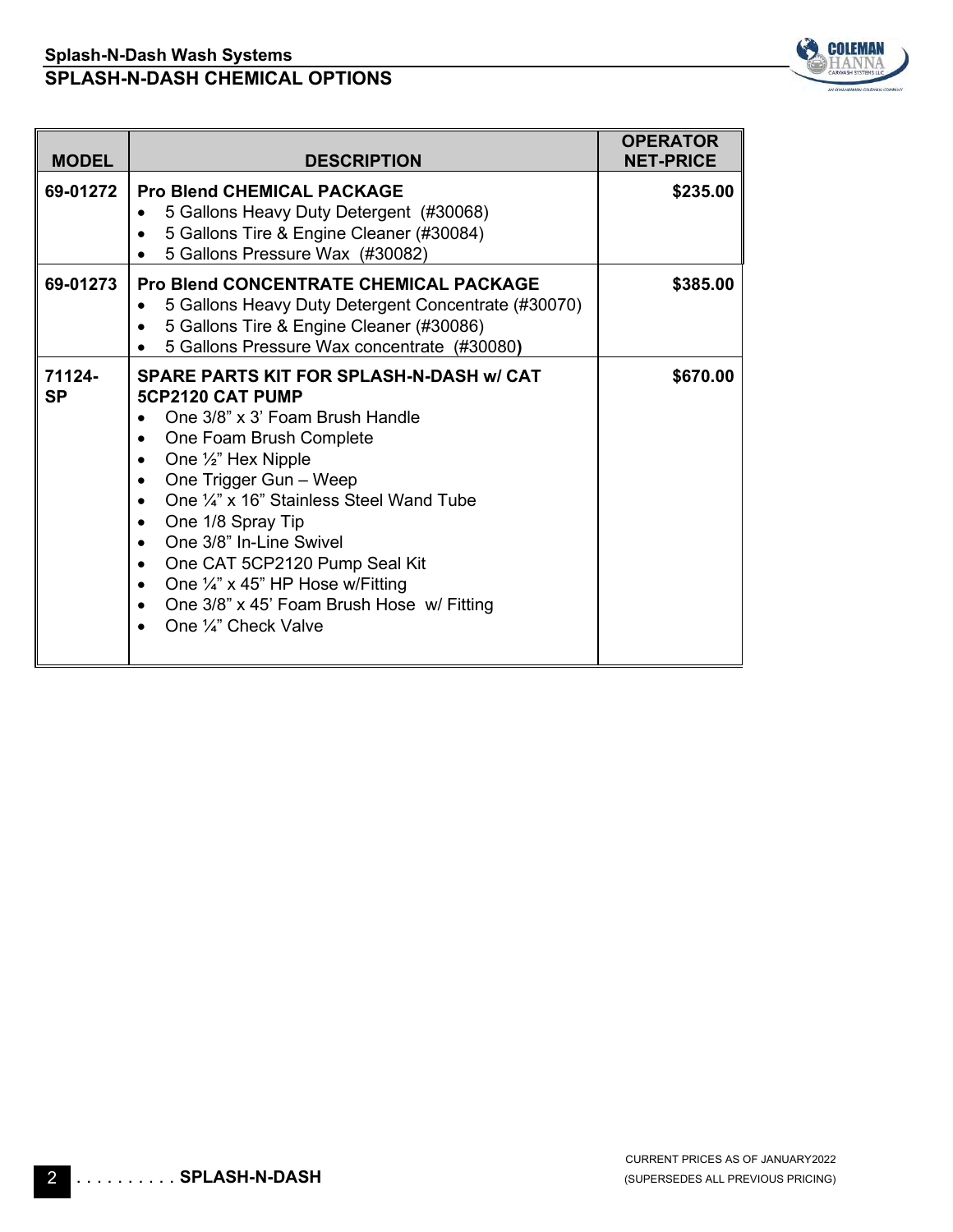

| <b>MODEL</b> | <b>DESCRIPTION</b>                                                                                                                  | <b>OPERATOR</b><br><b>NET-PRICE</b> |
|--------------|-------------------------------------------------------------------------------------------------------------------------------------|-------------------------------------|
| 69-00130     | <b>FREEZE PREVENTION SYSTEM</b><br><b>Insulated Cabinet</b><br>$\bullet$<br>Weep System on Wash Gun<br>Space Heater with Thermostat | \$980.00                            |
| 69-00140     | 180° STAINLESS STEEL TOP-MOUNT BOOM WITH<br><b>20' SUPPLY HOSE FOR HIGH PRESSURE</b>                                                | \$580.00                            |
| 69-00141     | 180° STAINLESS STEEL TOP-MOUNT BOOM WITH<br><b>20' SUPPLY HOSE FOR FOAM BRUSH</b>                                                   | \$580.00                            |
| 69-00145     | <b>360° STAINLESS STEEL SPRING-LOADED</b><br><b>OVERHEAD BOOM WITH 20' SUPPLY HOSE</b>                                              | \$785.00                            |
| 69-00150     | <b>STAINLESS STEEL WALL-MOUNT BOOM WITH 20'</b><br><b>SUPPLY HOSE</b>                                                               | \$400.00                            |
| 69-00154     | <b>3000 WATT SUBMERSIBLE HEATER WITH</b><br><b>THERMOSTAT</b>                                                                       | \$785.00                            |
| 69-01160     | <b>PRE-SOAK SYSTEM WITH FLO-JET PUMP</b>                                                                                            | \$780.00                            |
| 69-01170     | <b>LESS WAX SYSTEM</b>                                                                                                              | (153.00)                            |
| 69-01180     | <b>LESS TIRE CLEANER SYSTEM</b>                                                                                                     | (583.00)                            |
| 77570        | 500 GPD SPOT-FREE RINSE UNIT WITH WATER<br>SOFTENER AND STAINLESS STEEL CABINET                                                     | \$9,520.00                          |
| 69-00132     | 5 HP - 1 pH MOTOR                                                                                                                   | \$670.00                            |
| 69-00134     | 3 HP - 1 pH MOTOR                                                                                                                   | \$590.00                            |
| 69-26259     | Micro Coin upgrade-QL                                                                                                               | \$105.00                            |
| 69-26000     | <b>Bill Acceptor Upgrade</b>                                                                                                        | \$785.00                            |